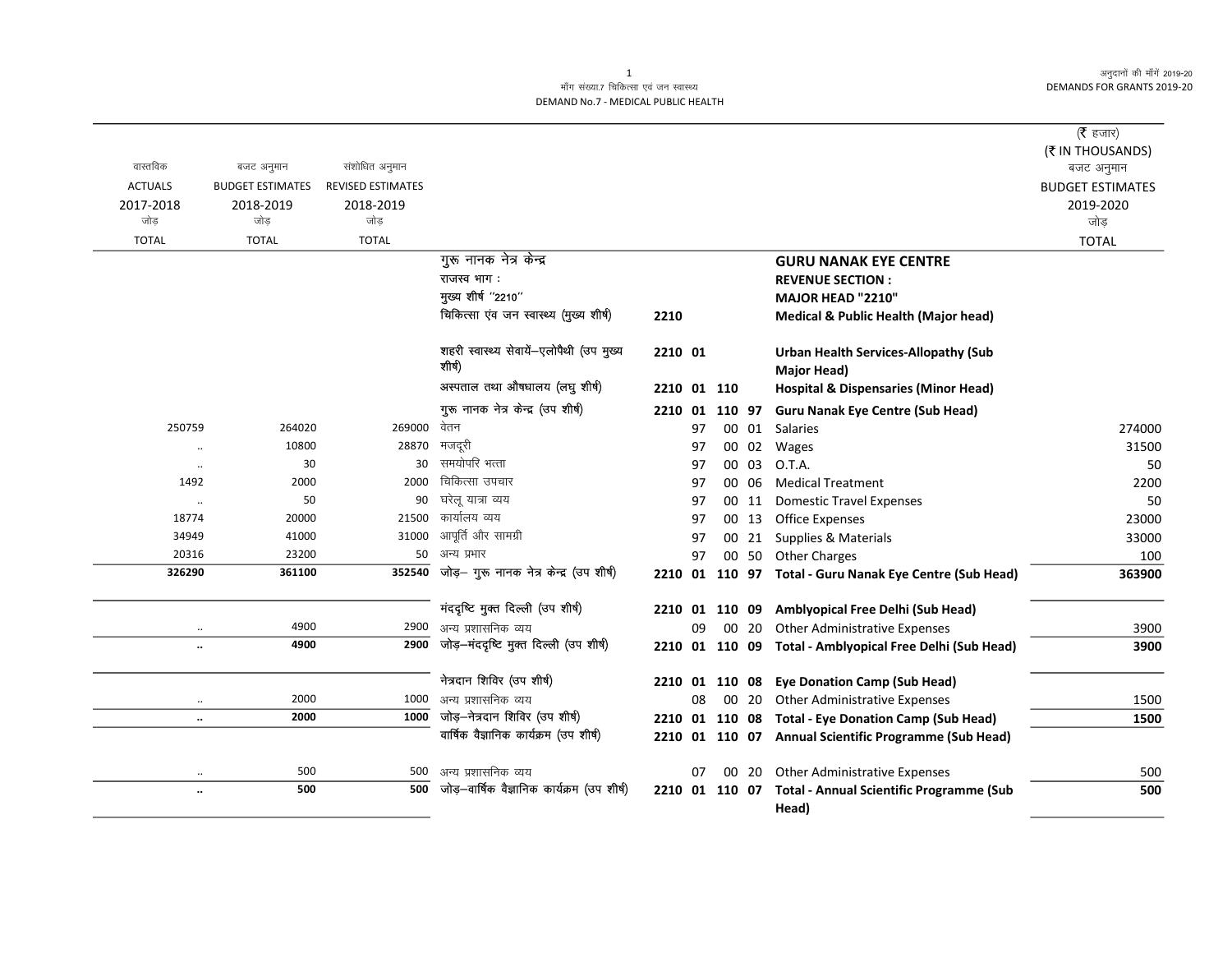अनुदानों की माँगें 2019-20 DEMANDS FOR GRANTS 2019-20

 $\overline{\phantom{0}}$ 

## माँग संख्या.7 चिकित्सा एवं जन स्वास्थ्य DEMAND No.7 - MEDICAL PUBLIC HEALTH

|                  |                              |                          |                                                                |                |    |                |       |                                                                                       | ( $\bar{\tau}$ हजार)<br>(₹ IN THOUSANDS) |
|------------------|------------------------------|--------------------------|----------------------------------------------------------------|----------------|----|----------------|-------|---------------------------------------------------------------------------------------|------------------------------------------|
| वास्तविक         | बजट अनुमान                   | संशोधित अनुमान           |                                                                |                |    |                |       |                                                                                       | बजट अनुमान                               |
| <b>ACTUALS</b>   | <b>BUDGET ESTIMATES</b>      | <b>REVISED ESTIMATES</b> |                                                                |                |    |                |       |                                                                                       | <b>BUDGET ESTIMATES</b>                  |
| 2017-2018<br>जोड | 2018-2019<br>जोड             | 2018-2019<br>जोड         |                                                                |                |    |                |       |                                                                                       | 2019-2020<br>जोड़                        |
| <b>TOTAL</b>     | <b>TOTAL</b>                 | <b>TOTAL</b>             |                                                                |                |    |                |       |                                                                                       |                                          |
|                  |                              |                          | नेत्रदान परियोजना (उप शीर्ष)                                   |                |    |                |       |                                                                                       | <b>TOTAL</b>                             |
|                  | 99<br>100                    |                          | 100 अन्य प्रशासनिक व्यय                                        |                | 06 |                |       | 2210 01 110 06 Eye Donation Project (Sub Head)<br>00 20 Other Administrative Expenses | 100                                      |
|                  | 99<br>100                    | 100                      | जोड़-नेत्रदान परियोजना (उप शीर्ष)                              |                |    |                |       |                                                                                       | 100                                      |
|                  |                              |                          |                                                                |                |    |                |       | 2210 01 110 06 Total - Eye Donation Project (Sub Head)                                |                                          |
|                  |                              |                          | प्रशिक्षण / सी.एम.ई. (उप शीर्ष)                                |                |    |                |       | 2210 01 110 05 Training/CME (Sub Head)                                                |                                          |
|                  | 500<br>$\ddotsc$             | 500                      | अन्य प्रशासनिक व्यय                                            |                | 05 |                | 00 20 | <b>Other Administrative Expenses</b>                                                  | 500                                      |
|                  | 500<br>$\ddotsc$             | 500                      | जोड़-प्रशिक्षण/सी.एम.ई. (उप शीर्ष)                             |                |    |                |       | 2210 01 110 05 Total - Training/ CME (Sub Head)                                       | 500                                      |
|                  |                              |                          | मोतिया मुक्ति अभियान (उप शीर्ष)                                | 2210 01 110 04 |    |                |       | Motia Mukti Abhiyan (Sub Head)                                                        |                                          |
|                  | 5000                         | 2000                     | कार्यालय व्यय                                                  |                | 04 |                | 00 13 | <b>Office Expenses</b>                                                                | 3000                                     |
|                  | 5000<br>$\ddot{\phantom{0}}$ | 2000                     | जोड़-मोतिया मुक्ति अभियान (उप शीर्ष)                           | 2210 01 110 04 |    |                |       | Total - Motia Mukti Abhiyan (Sub Head)                                                | 3000                                     |
|                  |                              |                          |                                                                |                |    |                |       |                                                                                       |                                          |
|                  |                              |                          | नये पाठ्यक्रम/इकाइयाँ (उप शीर्ष)                               |                |    |                |       | 2210 01 110 03 New Courses/ Units (Sub Head)                                          |                                          |
|                  | 2000<br>$\ldots$             |                          | 1000 अन्य प्रशासनिक व्यय                                       |                | 03 |                | 00 20 | <b>Other Administrative Expenses</b>                                                  | 1500                                     |
|                  | 2000<br>$\ddotsc$            | 1000                     | जोड़-नये पाठ्यक्रम/इकाइयाँ (उप शीर्ष)                          |                |    |                |       | 2210 01 110 03 Total - New Courses/ Units (Sub Head)                                  | 1500                                     |
|                  |                              |                          |                                                                |                |    |                |       |                                                                                       |                                          |
| 326389           | 376100                       |                          | 360540 जोड़-अस्पताल एवं औषधालय (लघु शीर्ष)                     | 2210 01 110    |    |                |       | <b>Total - Hospitals &amp; Dispensaries (Minor</b>                                    | 374900                                   |
|                  |                              |                          |                                                                |                |    |                |       | Head)                                                                                 |                                          |
| 326389           | 376100                       |                          | 360540 जोड़-शहरी स्वास्थ्य सेवायें एलोपैथी (उप<br>मुख्य शीर्ष) | 2210 01        |    |                |       | <b>Total - Urban Health Services-Allopathy</b>                                        | 374900                                   |
| 326389           | 376100                       |                          | 360540 जोड़-मुख्य शीर्ष "2210"                                 |                |    |                |       | (Sub Major Head)                                                                      |                                          |
| 326389           | 376100                       | 360540                   | जोड़–राजस्व भाग                                                | 2210           |    |                |       | TOTAL - MAJOR HEAD"2210"                                                              | 374900<br>374900                         |
|                  |                              |                          | पूंजी भाग:                                                     |                |    |                |       | <b>TOTAL - REVENUE SECTION</b><br><b>CAPITAL SECTION:</b>                             |                                          |
|                  |                              |                          | मुख्य शीर्ष "4210"                                             |                |    |                |       | MAJOR HEAD "4210"                                                                     |                                          |
|                  |                              |                          | चिकित्सा और जन स्वास्थ्य पर पूंजी                              | 4210           |    |                |       | <b>Capital Outlay on Medical and Public</b>                                           |                                          |
|                  |                              |                          | परिव्यय (मुख्य शीर्ष)                                          |                |    |                |       | <b>Health (Major Head)</b>                                                            |                                          |
|                  |                              |                          | शहरी स्वास्थ्य सेवायें -एलोपैथी (उप मुख्य                      | 4210 01        |    |                |       | <b>Urban Health Services-Allopathy (Sub</b>                                           |                                          |
|                  |                              |                          | शीर्ष)                                                         |                |    |                |       | Major Head)                                                                           |                                          |
|                  |                              |                          | अस्पताल एवं औषधालय (लघु शीर्ष)                                 | 4210 01 110    |    |                |       | <b>Hospitals &amp; Dispensaries (Minor Head)</b>                                      |                                          |
|                  |                              |                          | गुरू नानक नेत्र केन्द्र (उप शीर्ष)                             |                |    | 4210 01 110 92 |       | <b>Guru Nanak Eye Centre (Sub Head)</b>                                               |                                          |
| 49981            | 50000                        |                          | 50000 मशीनरी तथा उपकरण                                         |                | 92 |                |       | 00 52 Machinery & Equipment                                                           | 55000                                    |
|                  |                              |                          |                                                                |                |    |                |       |                                                                                       |                                          |

2